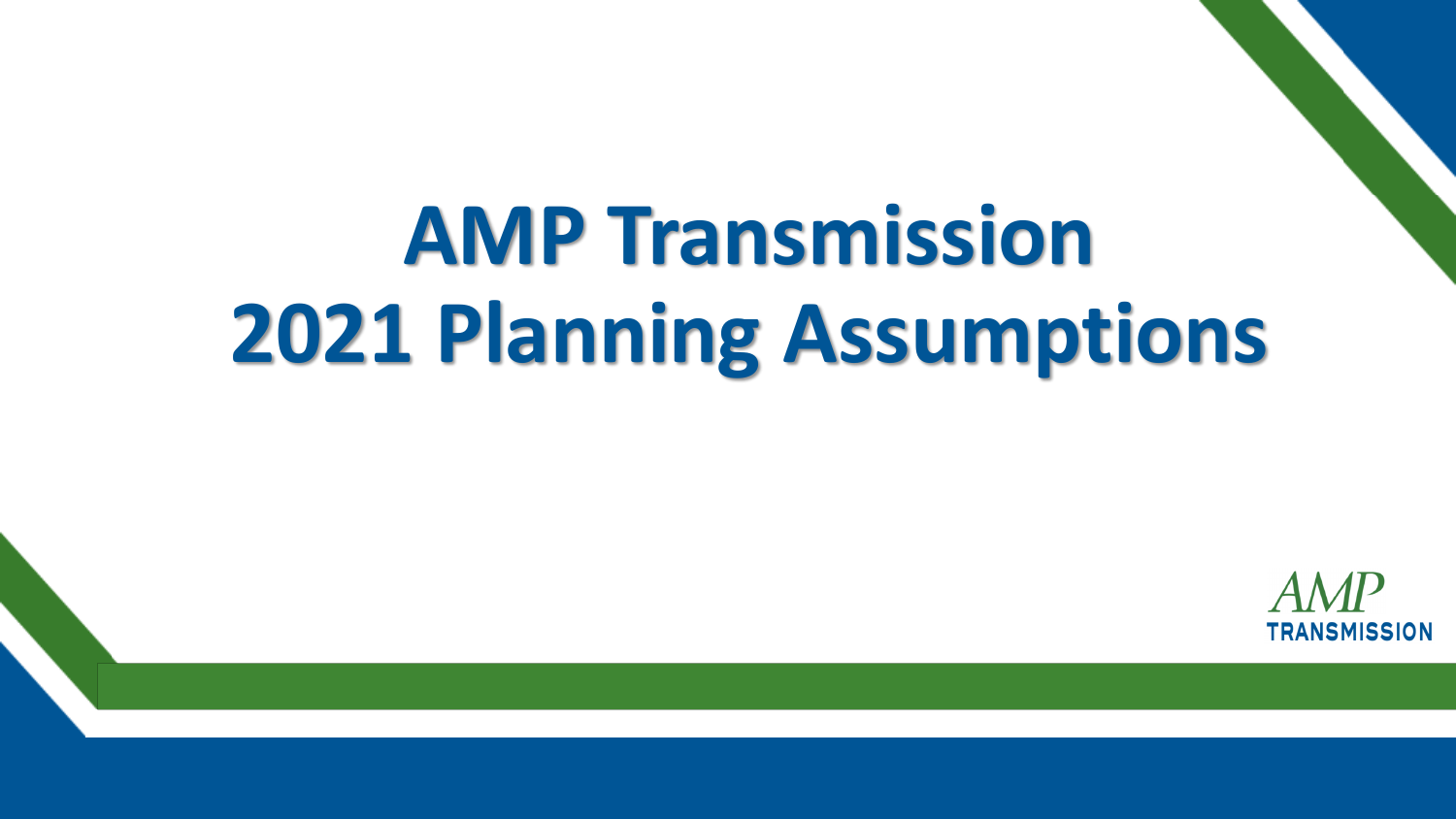#### **Changes from 2020**

#### None

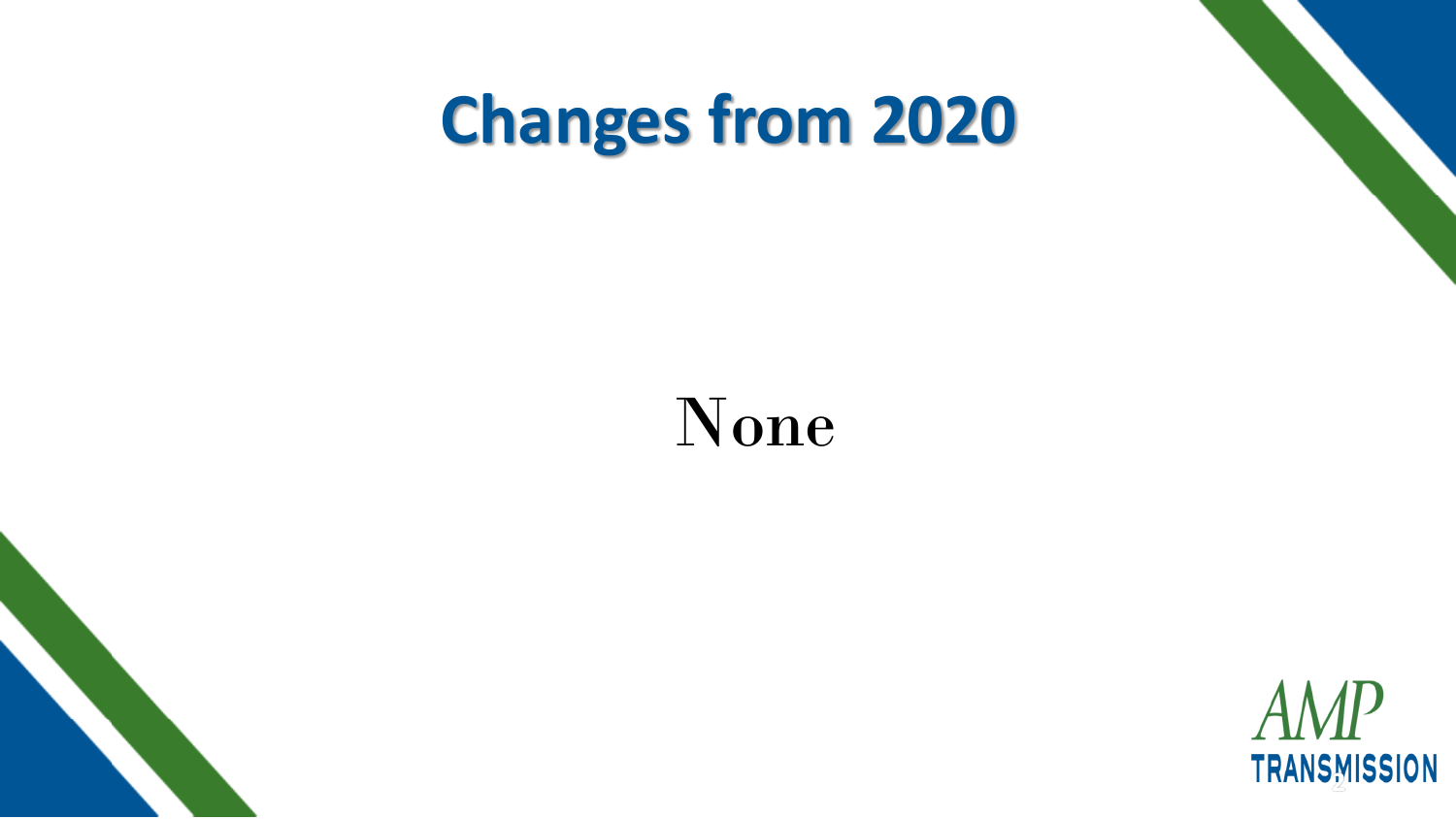#### **Components**

- Baseline Planning Assumptions & Criteria
	- RTEP Base Case
	- PJM Baseline Planning Criteria
	- AMPT FERC 715 Planning Criteria
- AMPT Interconnection Requirements
- AMPT Transmission Supplemental Planning Need Drivers

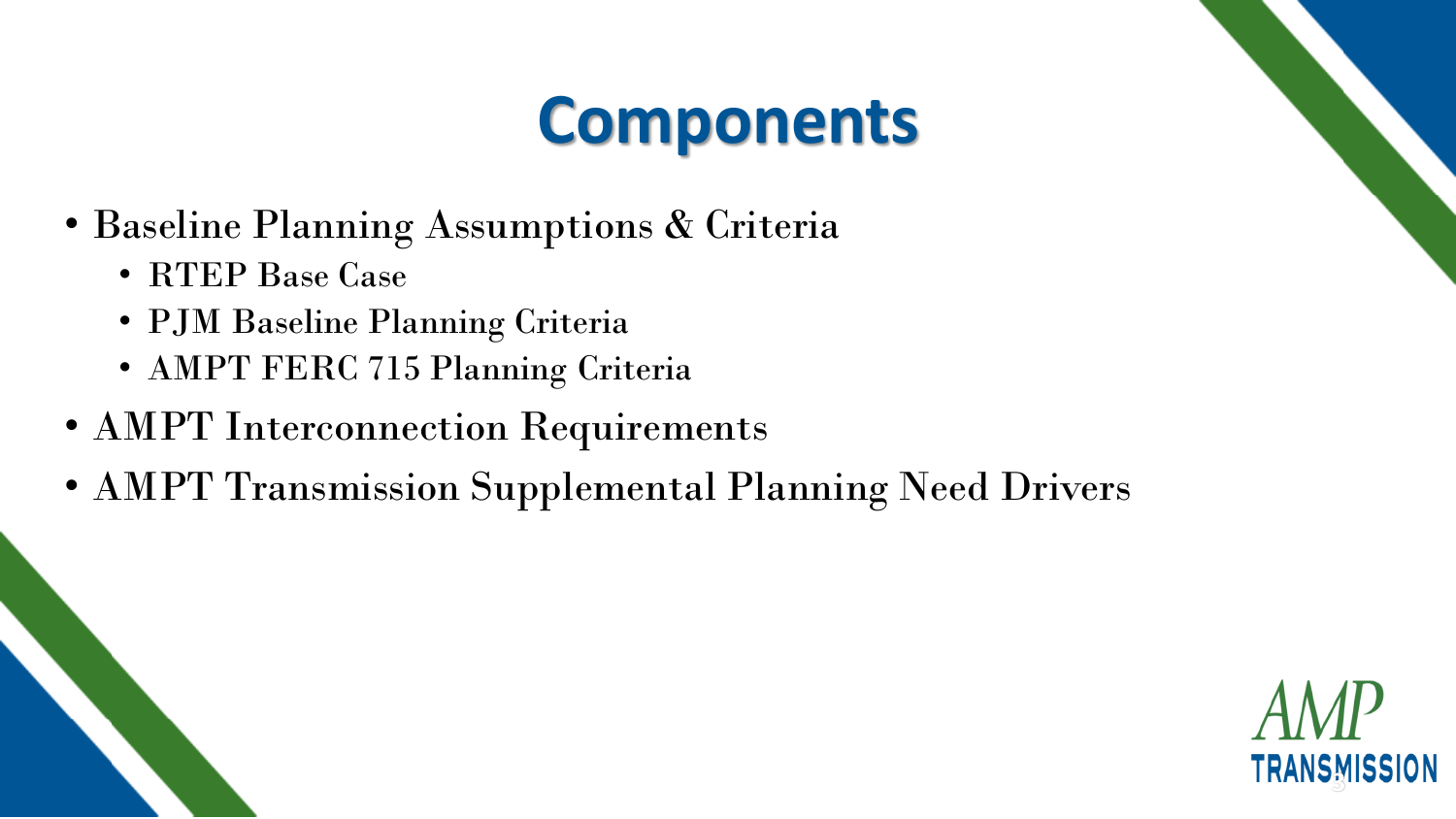# **2021 Planning Assumptions**

• Objective:

12/9/2020

- Evaluate projected future system conditions identifying all potential reliability criteria violations
- Develop associated system improvements to resolve any identified violations to ensure adherence with all NERC TPL, PJM and AMPT 715 planning criteria
- AMPT utilizes three available models for its yearly planning assessments. Unless otherwise noted, AMPT will utilize the following models:
	- Present calendar year's PJM RTEP power flow models with 5, 10, or 15 year forward looking system topology, load, and generation projections.
	- Present calendar year's PJM RTEP short models with 2 and 5 year forward looking system topology, and generation projections
	- Present calendar year's MMWG power flow models with 5, 10, or 15 year forward looking system topology, load, and generation projects.



**4**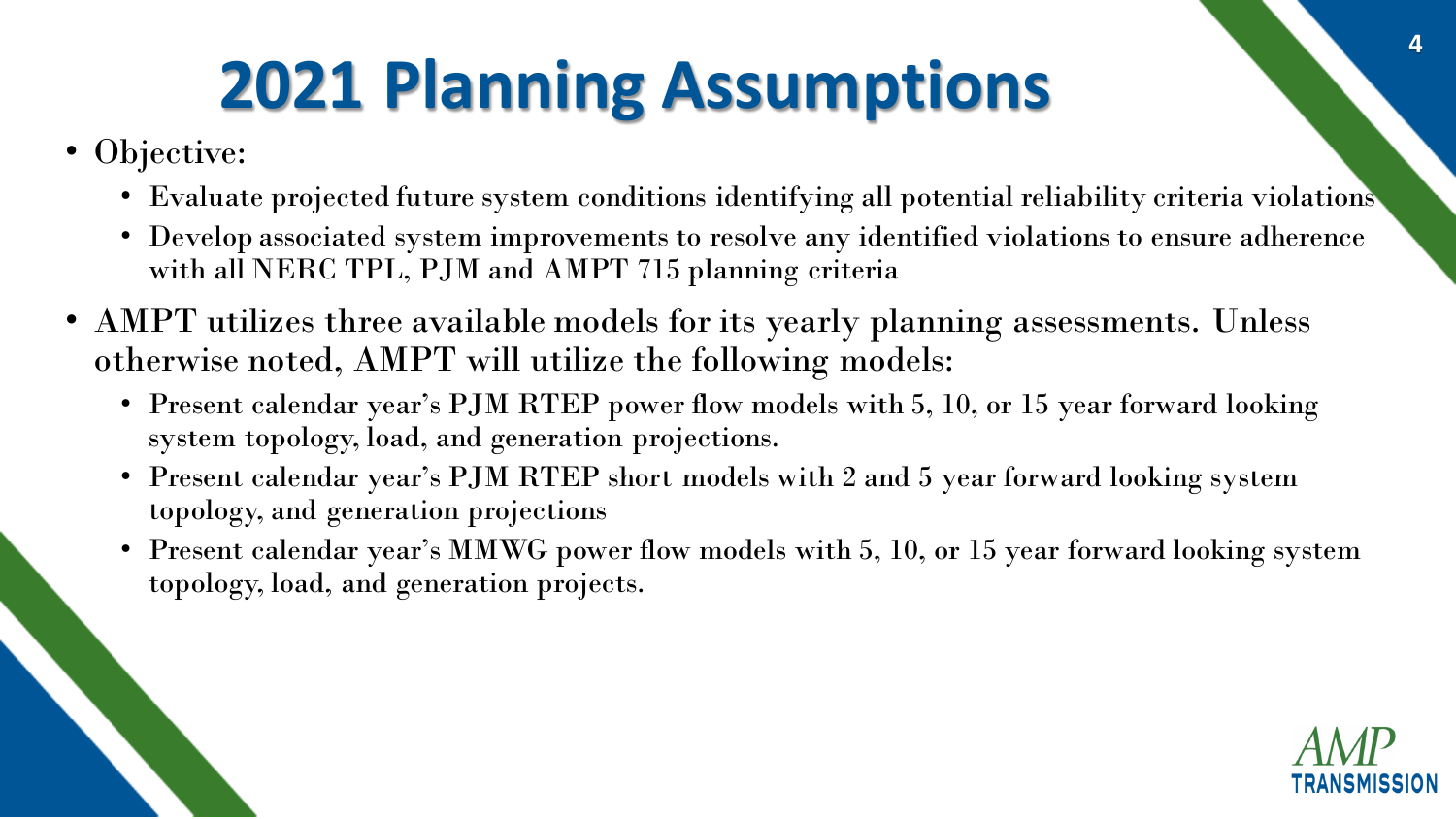# **2021 Planning Assumptions**

- Loads: 2020 actuals non-coincident peak loads utilized to project 2021 loads
- Behind-The-Meter Generation: modeled independent of loads, based upon reported capability
- AMP Transmission plans all facilities in accordance with PJM's manual 14 series
	- <https://www.pjm.com/library/manuals.aspx>
- AMP Transmission will conduct a yearly planning assessment in accordance with
	- AMPT FERC 715 planning criteria

12/9/2020

- <https://www.pjm.com/planning/planning-criteria/to-planning-criteria.aspx>
- AMPT's interconnection requirements available on PJM's website.
	- <https://www.pjm.com/planning/design-engineering/to-tech-standards.aspx>
- All plans developed will ensure adherence to the above planning assumptions and criteria.
- All deviations from the above stated assumptions and models will be otherwise noted

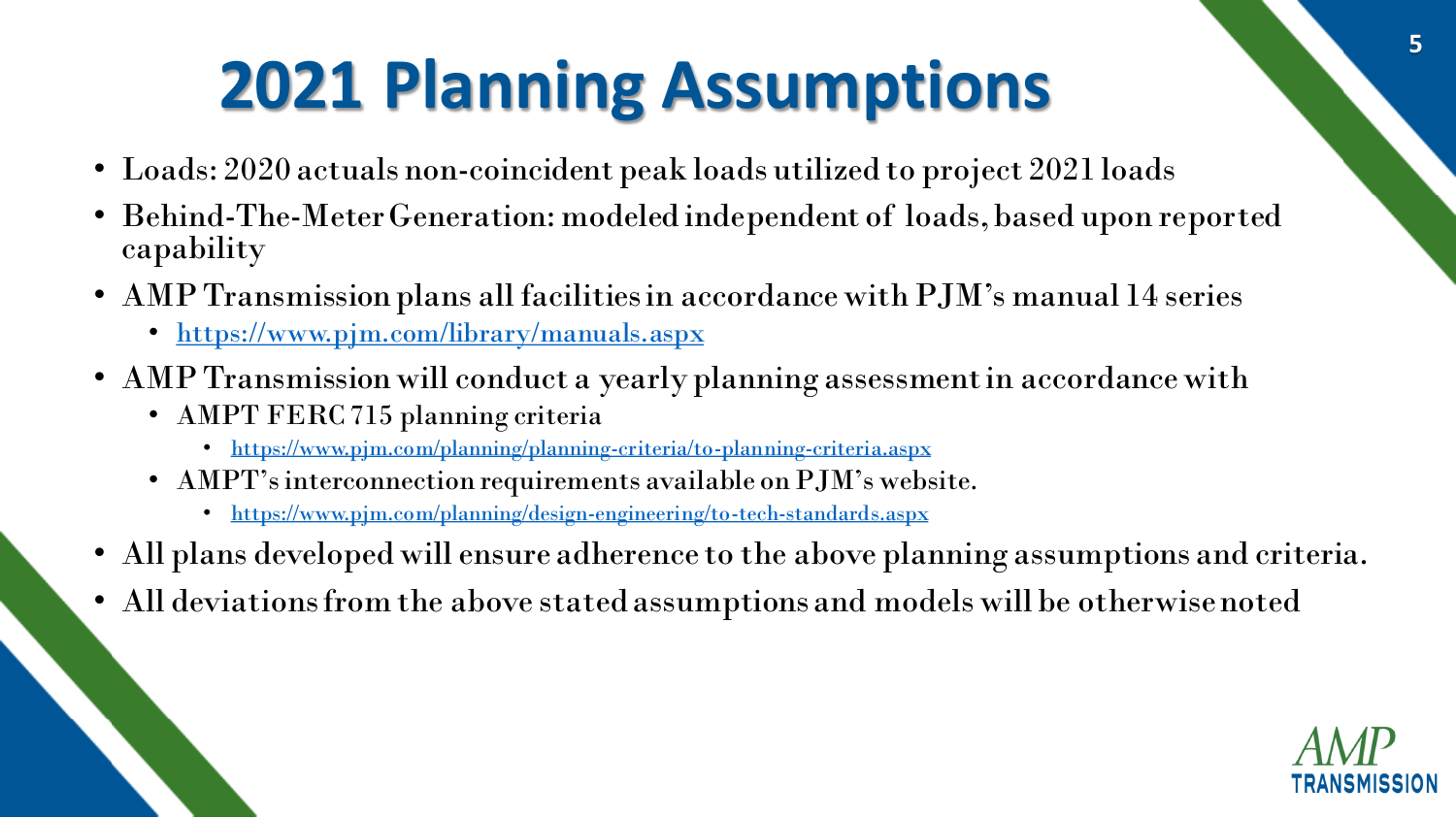### **Baseline Assessments**

- Coordinate with PJM to verify accuracy of modeling information and violations identified through PJM's and AMPT's planning analysis.
- Develop baseline projects targeted at mitigating identified baseline criteria violations.
- All Baseline violations and Baseline solutions will be presented and vetted through the PJM TEAC or Sub-regional RTEP Committees.
- All cases, analysis files and available results will be made accessible through PJM's CEII process.

12/9/2020



**6**